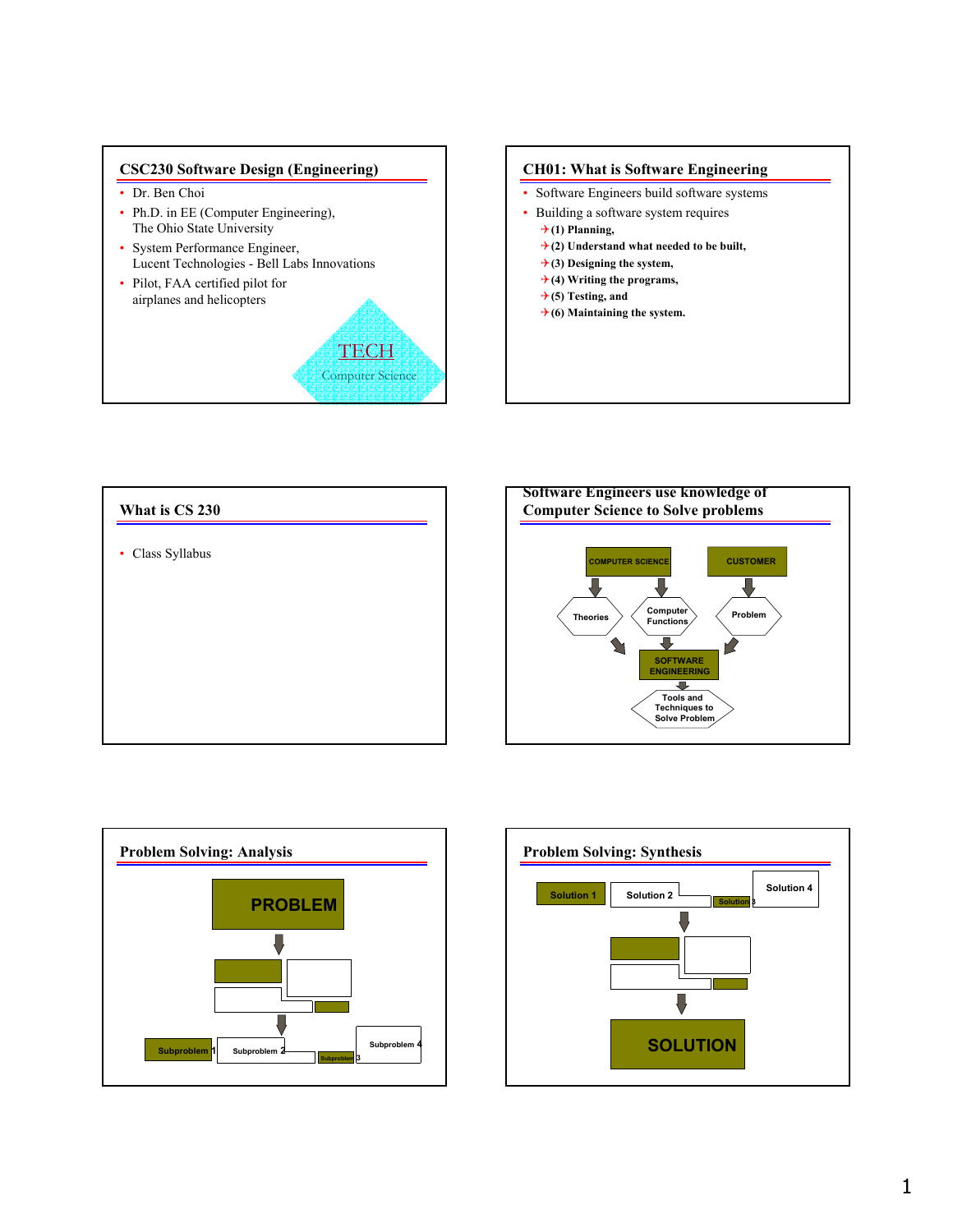# **How successful have we been?**

- Writing software is an art as well as a science.
- Software engineering is about designing high-quality software.
- System Crash!!!
- Seeking wrong target!!!
- However, we have come a long way!!! (Can't leave home without a computer.)

## **What is Good software?**

- Context helps to determine the answer
	- 4**Games and Safety-critical systems have different standard**
- Evaluate software by evaluating
	- 4**quality of the product**
	- 4**quality of the process**
	- 4**quality in the context of the business environment**

## **Quality of the product**

- Correctness
- Reliability
- Usability
- Testability
- Maintainability

### **Quality of the Process**

- Many (development) activities will affect the ultimate product quality, e.g.
- Talking to customers and users to understand what they want
- Code reviews
- When to conduct testing

# **Quality in Context of the Business Environment**

- Return on investment
- Express in dollars
- Express in effort
	- 4**schedule**
	- 4**productivity**
	- 4**customer**

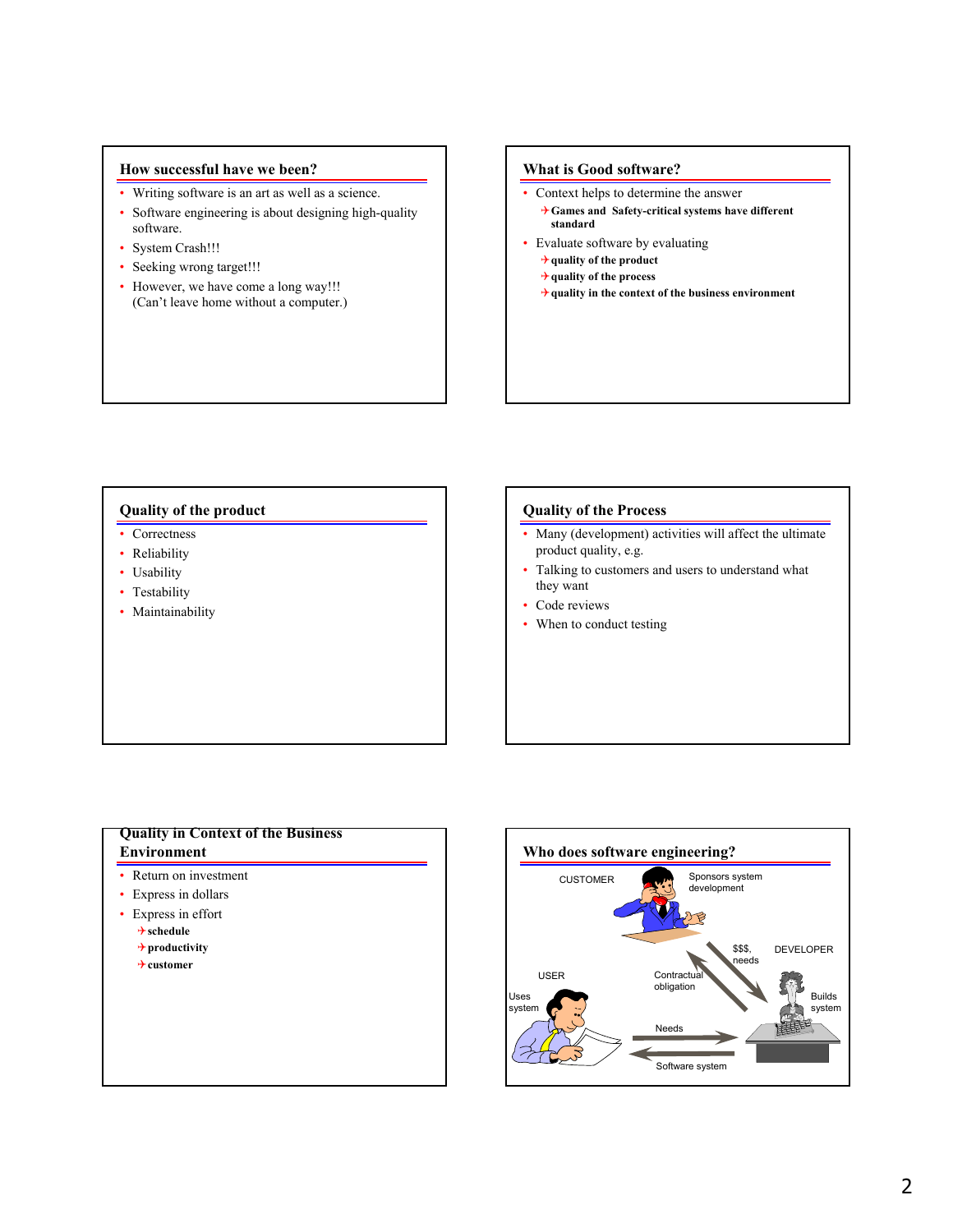# **Understanding software systems:**

# **A Systems Approach**

- A system is a collection of entities and activities, plus a description of the relationships that tie the entities and activities together.
	- 4**An activity is something that happens in a system.**
	- 4**The elements involved in the activities are called entities.**
	- 4**Once entities and activities are defined, we match the entities with their activities.**



# **Building software systems: An Engineering Approach**

- Software projects progress in a way similar to the house-building process.
	- 4**Asking customers what house they want to build**
	- 4**Drawing floor plans (rooms) ((Model house))**
	- 4**Designing interior (e.g. where the light switch should be)**
	- 4**Testing each subsystem (e.g. testing each light switch, electrical subsystem)**
	- 4**Testing everything work together**
	- 4**Maintaining the house**

### **Software development process**

- 4**requirements analysis and definition**
- 4**system design**
- 4**program design**
- 4**writing the programs (program implementation)**
- 4**unit testing**
- 4**integration testing**
- 4**system testing**
- 4**system delivery**
- 4**maintenance**



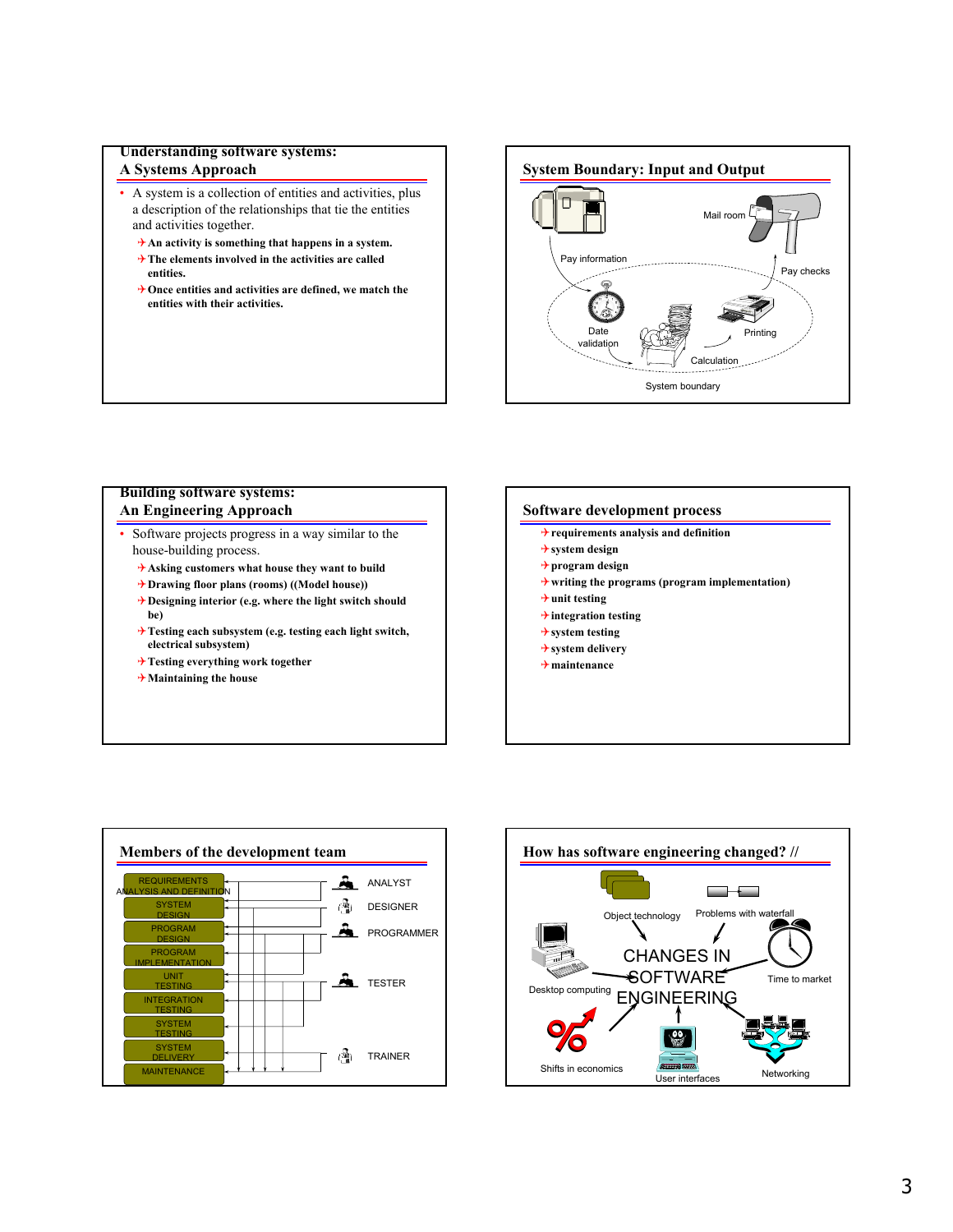# **Fundamental notions in software engineering**

- 4**Abstraction**
- 4**Analysis and design methods and notations**
- 4**User interface prototyping**
- 4**Software Architecture**
- 4**Software Process**
- 4**Reuse**
- 4**Measurement**
- 4**Tools and Integrated Environments**

# **Abstraction** • is a description of the problem at some level of Sensor Water sensor **Air sensor** Air sensor **generalization** that allows us to concentrate on the key aspects of the problem without getting mired in the details. • Identifying **classes** of **objects** that allow us to group items together • Forming **hierarchies**

## **Analysis and Design Methods and Notations**

- build models and check them for completeness and consistency
- use standard notation to help us communicate and to document decisions

### **User interface prototyping**

- Prototyping means building a small version of a system to
	- 4**help the user and customer identify the key requirements of a system**
	- 4**demonstrate feasibility of a design or approach**
- Does the user like the "looks and feels"?

### **Software Architecture**

• A system's architecture describes the system in terms of a set of architectural **units**, and a **map** of how the units relate to one another.

### **Software Architecture: Units**

- Ways to partition the system into units:
	- 4**modular decomposition: based on assigning functions to modules**
	- 4**data-oriented decomposition: based on external data structures**
	- 4**event-oriented decomposition: based on events that the system must handle**
	- 4**outside-in design: based on user inputs to the system**
	- 4**object-oriented design: based on identifying classes of objects and their interrelationships**